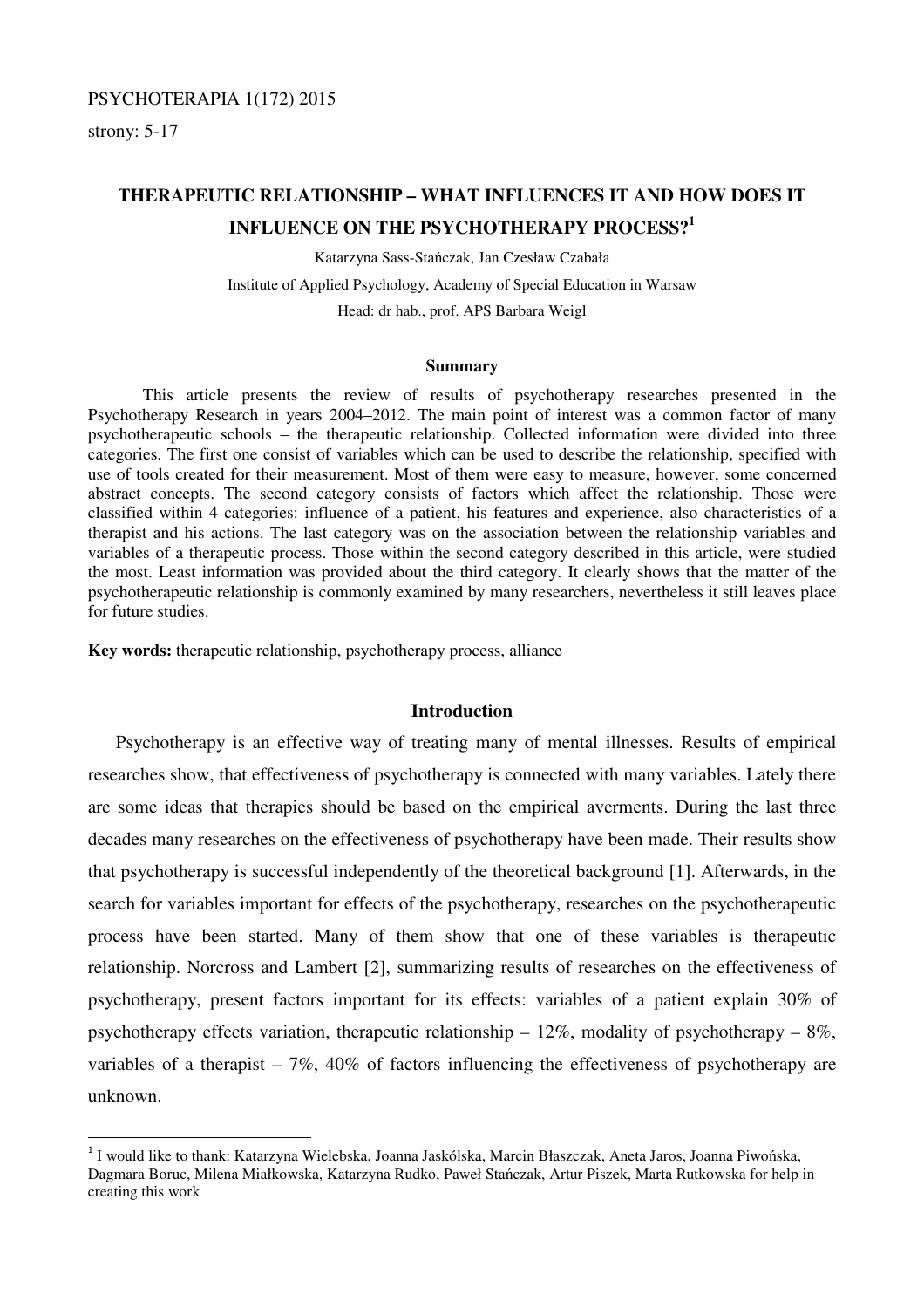In last few years many researches on the issue of what therapeutic relationship is and how it is connected with changes observed during psychotherapy, have been made. In the search for researches on variables describing therapeutic relationship and their meaning to psychotherapy process and effects, together with a group of students from seminary classes, we made a review of last annuals of the "Psychotherapy Research." The found publications from years 2004–2010 were analyzed in the search for answers to three questions:

- 1. What variables are mostly used to describe therapeutic relationship?
- 2. What influence therapeutic relationship?
- 3. What connections can be found between variables of therapeutic relationship and variables of psychotherapeutic process?

### **Ways of describing the variables of therapeutic relationship**

 Gelso and Hayes [3] in their description of therapeutic relationship components referred to definition by Geslo and Carter [4], which says that those are "mutual feelings and attitudes in the relation between therapist and client, and also way of expressing them". [3, p. 16]. On the basis of this definition they constructed 3 elements which, in their opinion, come into part of so called therapeutic relationship. They consist of: working alliance, which is being said to be the base of relationship in which both sides are cooperating to achieve their shared therapeutic goals. In the opinion of the authors: "it is a basic factor in the healing process" [3, p. 16]. The second component is called configuration of assignment, understood both as relation between assignment and counter assignment in therapy which, by assisting in the process from the beginning, influences the formation of the relationship [3]. The last of listed components is real relationship which means one that is based on genuine and real behaviours of the therapist and the patient [3]. Better relationship brings better results of the therapy [3]. The importance of genuine and real relationship was stressed by the authors of RRI (Real Relationship Inventory, Geslo et al., Kelley et al.) [after 5].

Cooperation between the therapist and the patient is an important matter in the studies on therapeutic relationship. Common goals and means to achieve them are two of the three aspects of working alliance that can be measured with WAI-S (shortened version of Working Alliance Inventory, Horvath and Greenberg) [6, 7]. The partnership understood as that is also important for the authors of ARM (Agnew Relationship Measure, Agnew-Davis et al.) [8] and HAQ-I (Helping Alliance Questionnaire, Alexander and Luborsky) [9]. The authors of tools listed above have paid a special attention on the matter of common goals in the therapy, which is used for building relationship based on shared work and effort. Widely understood cooperation between the two sides also found its reflection in researches made with the use of CIS (Collaborative Interaction Scale,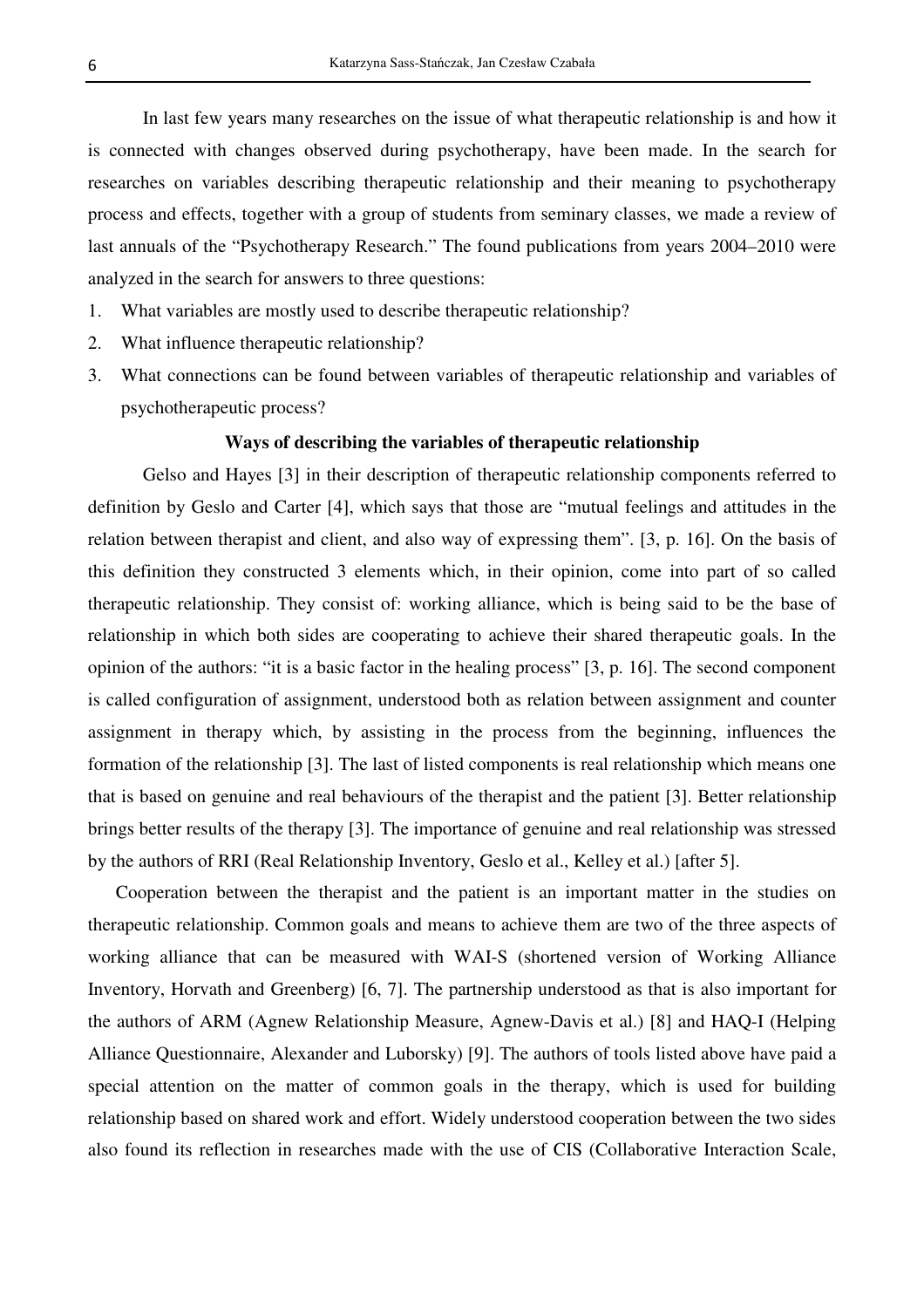Colli and Lingiardi) [10]. For the author of CALPAS (California Psychotherapy Alliance Scale, Marmar et al.) [11] alliance is one of the most important variables.

 Alongside the cooperation, the important variables are those which each side brings individually into the therapy, and also the feelings about the process. An important variable for the therapeutic relationship are not only engagement and contribution of the therapist (CALPAS) [11] or the kind of intervention (CIS) [10], but also a way of perceiving him/her as warm, helpful and supporting (HAQ-I) [9]. In case of the patient his contribution (CIS) [10] and engagement in the therapeutic process (CALPAS) [11] is a very important variable.

 Tools which are commonly used for measuring the therapeutic relationship also include more abstract variables. Those variables include bond between the patient and the therapist (WAI-S, ARM, HAQ-I) [6–9], relational depth (RDI, Relational Depth Inventory, Wiggins et al.) [12] perceived as an engagement between sides, assessed on the basis of such aspects of the relationship as respect, intimacy or love.

## **Variables which influence the therapeutic relationship**

### A. Influence of the patient

Bedi [after 13] noticed that patients will not confirm their participation in creating the therapeutic alliance. Researches made by Fitzpatrick et al. [13] had a purpose to check this observation and the results tend to confirm it. In a perception of the ordinary patient it is the therapist who is mostly responsible for a therapy course and creating the relationship. Patients who seek alliance create new ways of making an agreement themselves. Moreover, by endeavouring to experience their positive emotions and owing to the attitude of openness patients who seek alternative methods to solve their problems, become a driving force of change in their lives. Fitzpatrick et al. [13] also point that understanding the matter of self influence on the therapeutic process has a great therapeutic meaning. They point at researches [Zwick and Attkinsson; after 13], the results of which indicate a positive influence of self awareness of self influence on the outcomes of the therapeutic process. This awareness is believed to help in reducing patients' clinical symptoms [after 13], showing positive attitude towards the therapeutic process [after 13], but also to reduce the risk of quitting a therapy [after 13].

### B. Features and experiences of the patient

 Results of researches reveal that elements which influence the therapeutic relationship are most often clinical variables. It was observed that patients with more clinical symptoms have more problems with establishing and developing the relationship, than those with less symptoms [14]. By analyzing, with CALPAS, therapeutic cooperation of patients with various types of disorders, it was emphasized that for paranoid, schizoid and schizotypal patients developing relationship is much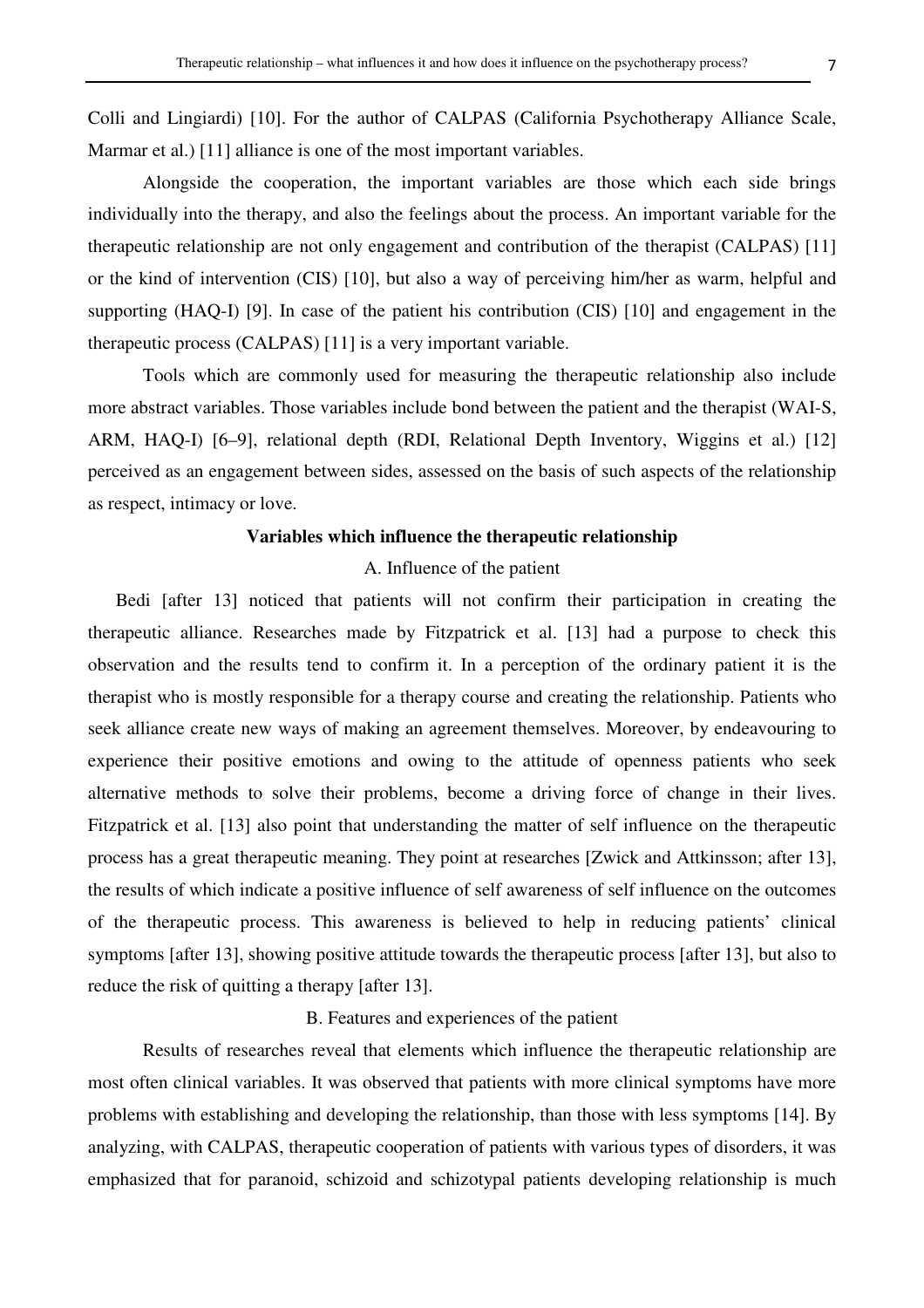harder, while for therapists the most challenging for establishing a relation are patient with personality disorders [15]. By assessing symptoms with the SCL-90 scale, it was pointed that the best results with establishing the alliance, both from therapists' and patients' perspective, were achieved with dependable patients and those with obsessive compulsive disorder [15].

Depressive symptoms are also being considered as problematic in establishing therapeutic relationship [13]. On the basis of results of their researches Fitzpatrick et al. [13] raise the statement that patient's depression can lead to magnifying the influence of the therapist on the relationship, at the same time minimizing the possibility of noticing influence of the patient on the relationship. To confirm this assumption the authors of this thesis refer to researches by Fresco et al. [16] and Peterson et al. [17], who state that depressive patients tend to see good things in their lives as the results of external reasons.

In their researches Hersoug et al. [18] obtained results which show, that not only symptoms of illness have an influence on the alliance, but also their whole performing. Results obtained with the use of the GAS (Global Assessment Scale) and WAI show, that those two variables correlates with themselves, which indicates that the better the performing before the beginning of the therapy, the better chances to establish a relationship. What is important, differences in the working therapeutic alliance between patients were not constant, because after 20 sessions all of them obtained approximate results. Patients were examined during  $3<sup>rd</sup>$ ,  $12<sup>th</sup>$ ,  $20<sup>th</sup>$ ,  $40<sup>th</sup>$ ,  $60<sup>th</sup>$ ,  $80<sup>th</sup>$ ,  $100<sup>th</sup>$  and  $120<sup>th</sup>$ session.

 Besides the good general performance of the patients, establishment of strong relationship was also affected by other features of psychotherapy participants. Patients with rewarding interpersonal relations and those, who declared good mother care till the adolescence, obtained better results in the first WAI surveys. Hersoug et al. [18] explained it with their better preparation to establishing bonds and setting common goals from the very beginning of a therapeutic work. People with many interpersonal problems, described as cold and out spaced, obtained lower results at the beginning, but it has been changing with time, becoming equal with the results of the patients with better relations, after  $20<sup>th</sup>$  session.

 Similar results were obtained by Constantino and Smith-Hansen [19] in their research on therapeutic alliance with patients with bulimia. Their results indicated connection between painful interpersonal relations and therapeutic alliance, measured during therapy with the use of the HAQ. The more painful and hard those experienced were, the lower were opinions about therapeutic alliance at the beginning and in the middle of therapy, but in contrast to results obtained by Hersoug et al. [18], those were constant. The opposite results were obtained in relation to the need of affiliation. Those who tended to establish and develop relations with others were more likely to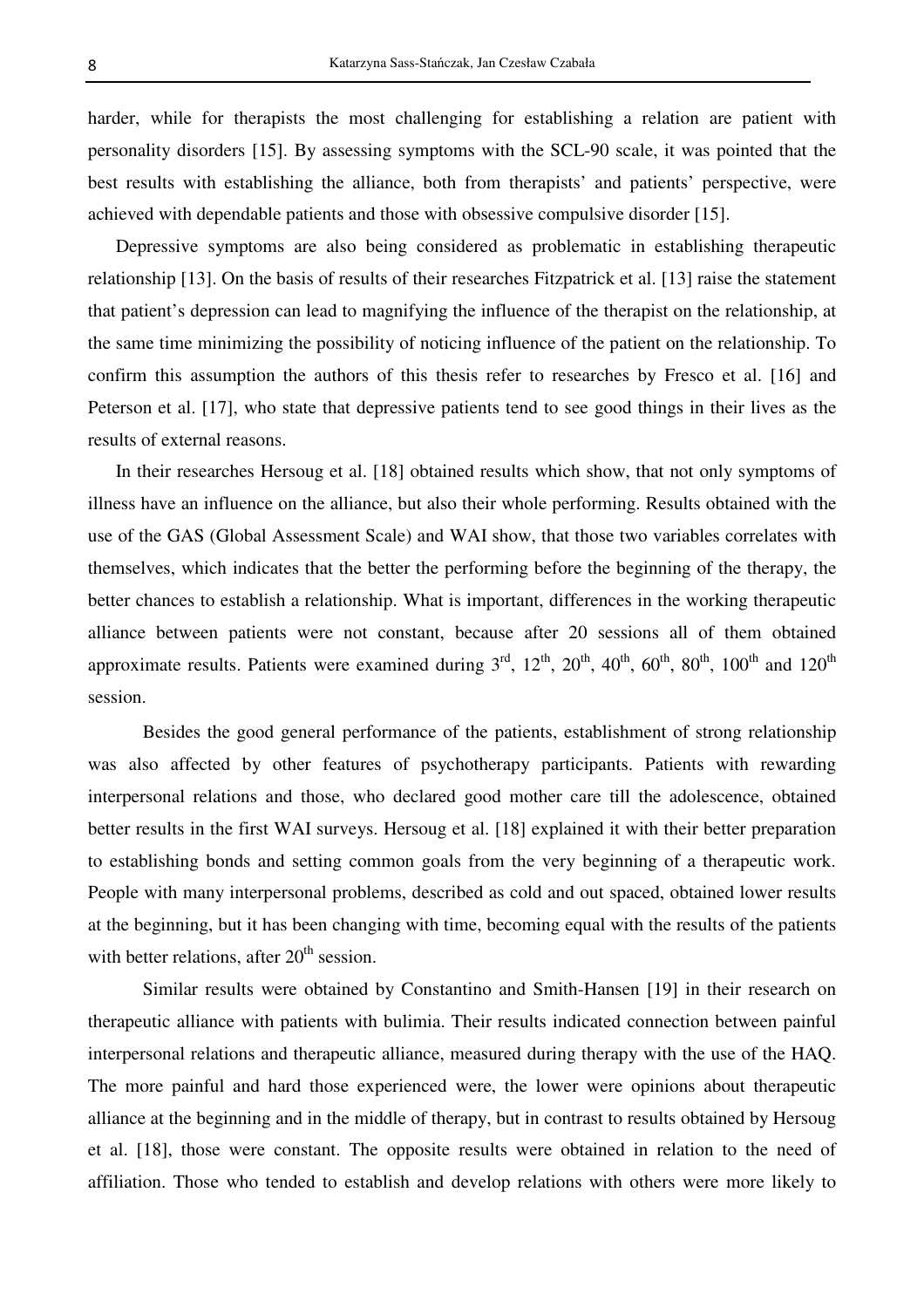agree to perform planned tasks and to achieve goals of the therapy, to give greater value of an alliance, and their results were not only higher, but also growing with time. Those patients were examined during 19 sessions which lasted for 20 weeks [19].

 In opposition to above stands results obtained by Sexton et al. [20], where the authors did not reveal any connections with therapeutic alliance ( $p > 0.005$ ), assessed with WAI, neither for patients' symptoms, nor his performance before a therapy or even confirmed personality disorders. Divergence between results obtained by Hersoug et al. [18] and Sexton et al. [20] is even more interesting, because of the fact of using WAI for measuring alliance and GAS for performance in both of the researches. Perhaps the results obtained by Sexton et al., unlike Hersoug et al., did not indicate relation between relationship and previous performance of a patient because of fact, that WAI researches were only made during first two sessions, with instruction to estimate each of them separately (independently), when Hersoug et al. [18] included results up to  $120<sup>th</sup>$  session.

 Sexton et al. [20] indicate that such patients' behaviour as talking about themselves and engagement in the therapy has a positive influence on development of the relation with a therapist – as such this variable was about 20% of patient alliance and 25% of therapist alliance variance measured during 2 sessions. The authors suggest that connection between a patient and a therapist can be a sort of highlighter of therapeutic relationship in the micro therapeutic process during a session.

 Patient's features which influence the therapeutic relationship are connected with a style of attachment typical for him/her. It includes aspects such as: comfort and self assurance in close relations, fear of being rejected, longing for intimacy or preference of self-efficiency and interpersonal distance. Diener et al. [21] proofed on the statistically significant level, that those with secure attachment style declare more positive alliance, than those with other styles. Moreover, Fuertes et al. [5] observed that secure style of attachment to the therapist is connected with perceiving the relation with a therapist as more realistic ( $r = 0.33$ ,  $p < 0.05$ ), than if a patient would mark him-/herself with anxiety-avoiding style of attachment to the therapist ( $r = -0.64$ ,  $p < 0.001$ ).

 As features which hinder the therapist showing sympathy for the patient, which is understood by authors as greater and wider than empathy, Vivino et al. [22] list coldness of the patient, distance, not being engaged into therapeutic process and avoidance of taking responsibility for actions, and disturbances, which bring on negative feelings in the therapist (such as paedophilia). It is very important because patients perceive sympathy as soothing kindliness, candidness, openness, acceptance without judgement [22]. It helps them to become more openminded, face their suffering and deepen their experience, which leads to the feeling of relief, healing thanks to simply being understood, heard out and taken care of by sympathetic therapist.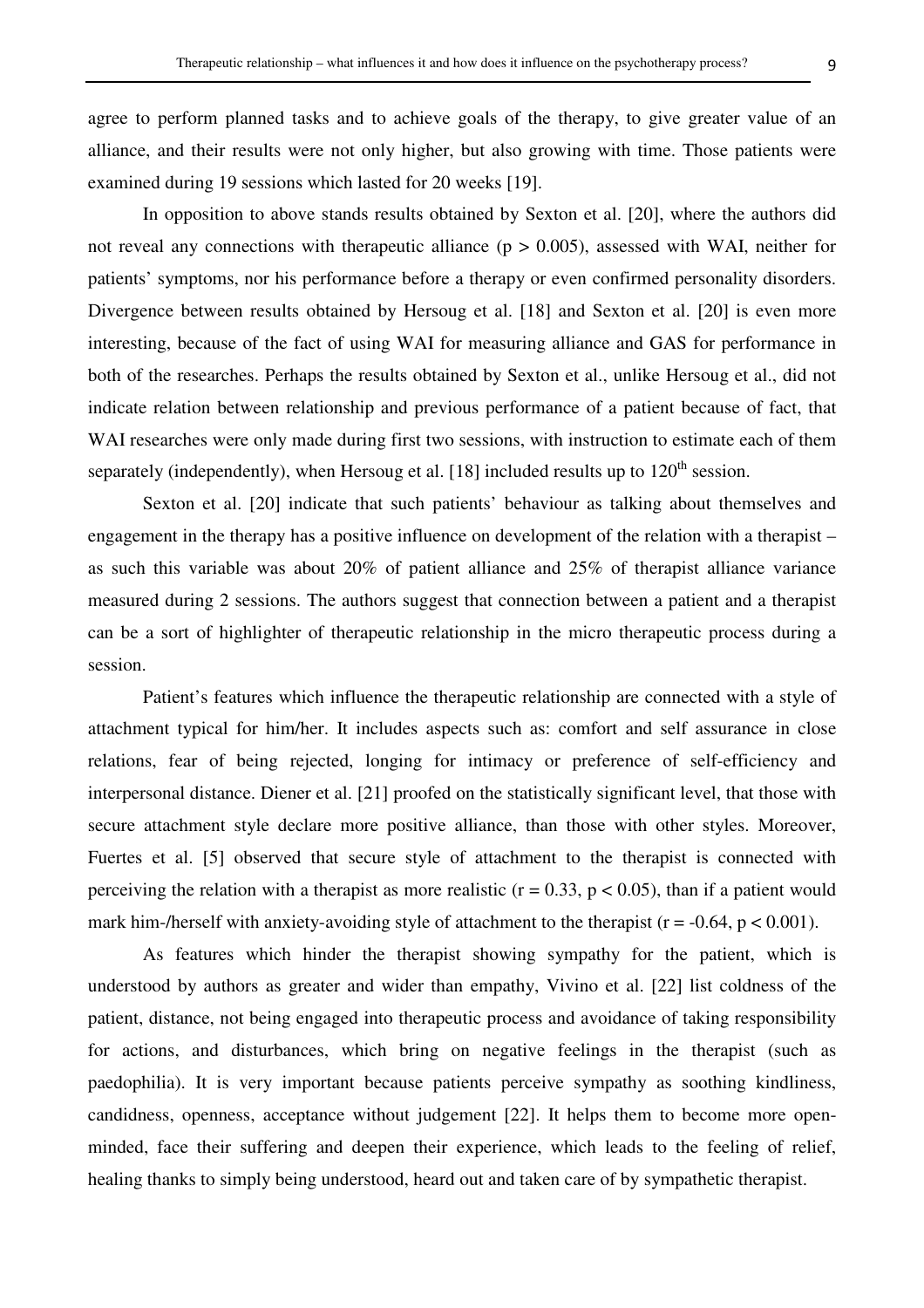Moreover, interesting results were obtained in reference to patients' age – older patients obtained better results with therapeutic alliance [18], which tends to confirm the theory by Di Giuseppe et al. [after 23]. The authors suggested that different components of the alliance should be connected with different age groups. They observed that for younger patients bounds were of more importance than agreement for goals and actions of therapy.

The authors also examined patients' features which are not in favour of creating therapeutic alliance. Hersoug et al. [18] pointed coldness, Sexton et al. [20] suggest that vindictiveness and remembrance of the patient could explain 11% of alliance variation. Unyielding and unfriendly clients can see alliance in negative way. Work with such a person can demand from a therapist greater awareness in reference to alliance from the very beginning of a therapy [19].

An obstacle in establishing alliance can be patient's unspoken need of receiving more than a therapist can give him/her. Fitzpatrick et al. [13] give examples such as anticipation of dedicating more spare time by a therapist, which unachieved can lead to belief that therapist, just like others from surroundings, has no time for a patient or is simply overworked. As a result, a client became frustrated and uncertain about the therapist's sympathy for him. Also unaccomplished expectations for a therapist to speak more and more during sessions, led to avoidance of subjects important for the client. In the end the client felt misunderstood, perceived the therapist as cold and not engaged in the therapy process, and thought that he must deal with his problems himself. The occurrence of such "unspoken needs" can lead to quitting a therapy, that is considered ineffective by the patient [13].

#### C. Therapist interventions

 An important meaning for therapeutic relationship are therapist interventions during early time of a therapy. Results of researches [13] show that therapists use many methods, which lead to improvement of therapeutic alliance. Those include: making creation of new thoughts and acts easier, supporting, not judging, communication of understanding, as well as therapist's sensitivity, participation in patient's experiences and devoting attention. Fitzpatrick et al. [13] agree with researches by Ackerman and Hilsenroth [after 13], on the basis of which it was observed that supporting, understanding, helping in search of new solutions and therapist's candidness help in developing an alliance.

 If, by the means of therapist interventions, a patient was able to feel, that his/her therapist is trustworthy and he/she is being accepted, that would lead to greater candidness from his/her side. Opposite effect was achieved by interventions, which suggested lack of therapist knowledge or experience or his/her being edginess [24]. Client–therapist connection, which was already defined in this work as easy to observe aspect of therapeutic alliance also plays an important role. It can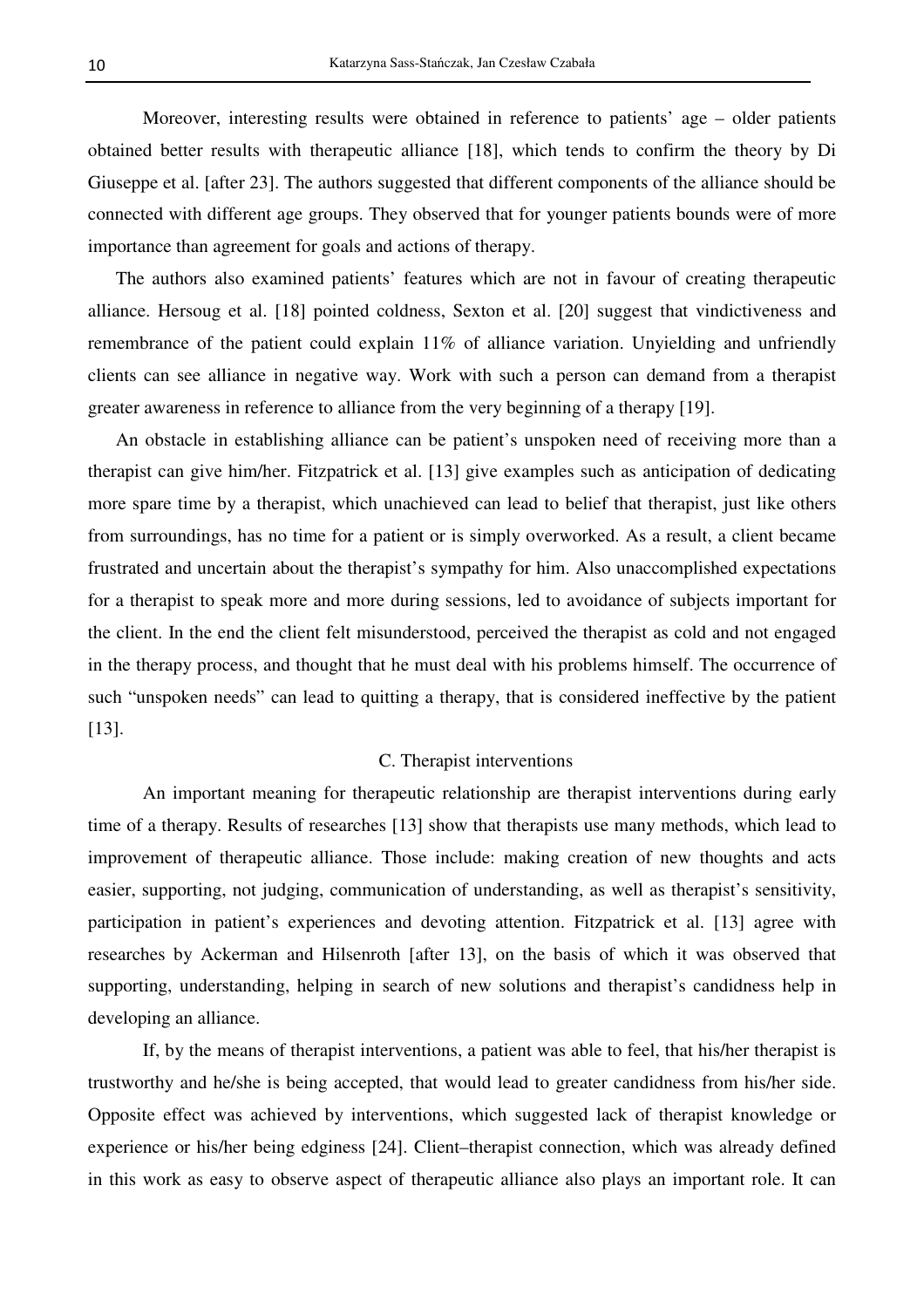even lower itself, if a therapist is not fully engaged into a therapy, what can be manifested by his/her emotionless voice and overall advices to his/her client [20]. Nevertheless, it does not have to be connected with therapist's competences [25].

 Results of Crits-Christoph et al. [26] can be a solution of negative influence of some therapist interventions. Based on three examinations of patients led by therapists trained in cognitive-behavioural psychotherapy, the authors observed that an appraisal of therapeutic alliance was more and more positive with time. The researchers used tools for measuring alliance, such as CALPAS and HAq-II. The authors emphasise an exploratory character of their research and suggest that it would be worth considering to make similar studies with different types of therapist trainings and different cases of patients.

 Interesting results were obtained by Oddli and Rønnestad [27], who have been examining a technical aspects of therapeutic alliance. They have identified eight types of actions of therapists and after that classified them into 2 categories. The first category was supporting patient's actions. It included interventions such as: exploring ways of dealing with problems, emphasising patient's choices/authority, concentration on here and now and naming them as a method of showing openness (e.g.: You are right, your facial expression has changed), showing cooperation by the use of characteristic speech tone, which includes: use of hypothetical forms, not finishing sentences and giving a patient a chance to do that (as a way of inviting client to cooperate). The second category included therapist actions that lead to immediate use of special techniques – therapists during preparation for a task were giving elements of it in instructions given to patients (revisiting already discussed materials with a help of role playing or imagining as a way of working with a problem, not just talking about it), educating them (giving new information to patients, e.g. about techniques of dealing with stress, etc.), provoking changes in perceiving themselves, a problem and mechanisms of change (e.g. showing alternate ways of dealing with problem), placing himself as an expert (appealing to knowledge, experiences or opinions of a patients). The authors indicated that technical aspects of the early relation cannot be fully understood in reference to an agreement between a client and a therapist which emphasises open negotiations between two independent persons. They think it is acquired for therapists to take greater responsibility, as a one who makes decisions about techniques of achieving changes and bringing on new ways of troubleshooting.

 In researches more often appear attempts to understand the influence of dealing with crisis in therapeutic relationship on a quality of relation. The matter of breakthroughs was researched by Fitzpatrick et al. [24]. To check how patients understand an importance of turning points during therapy process, data from interviews were analyzed with the use of Consensual Qualitative Research (CQR) [28, 29]. This method allows for making compact and trustworthy comparisons.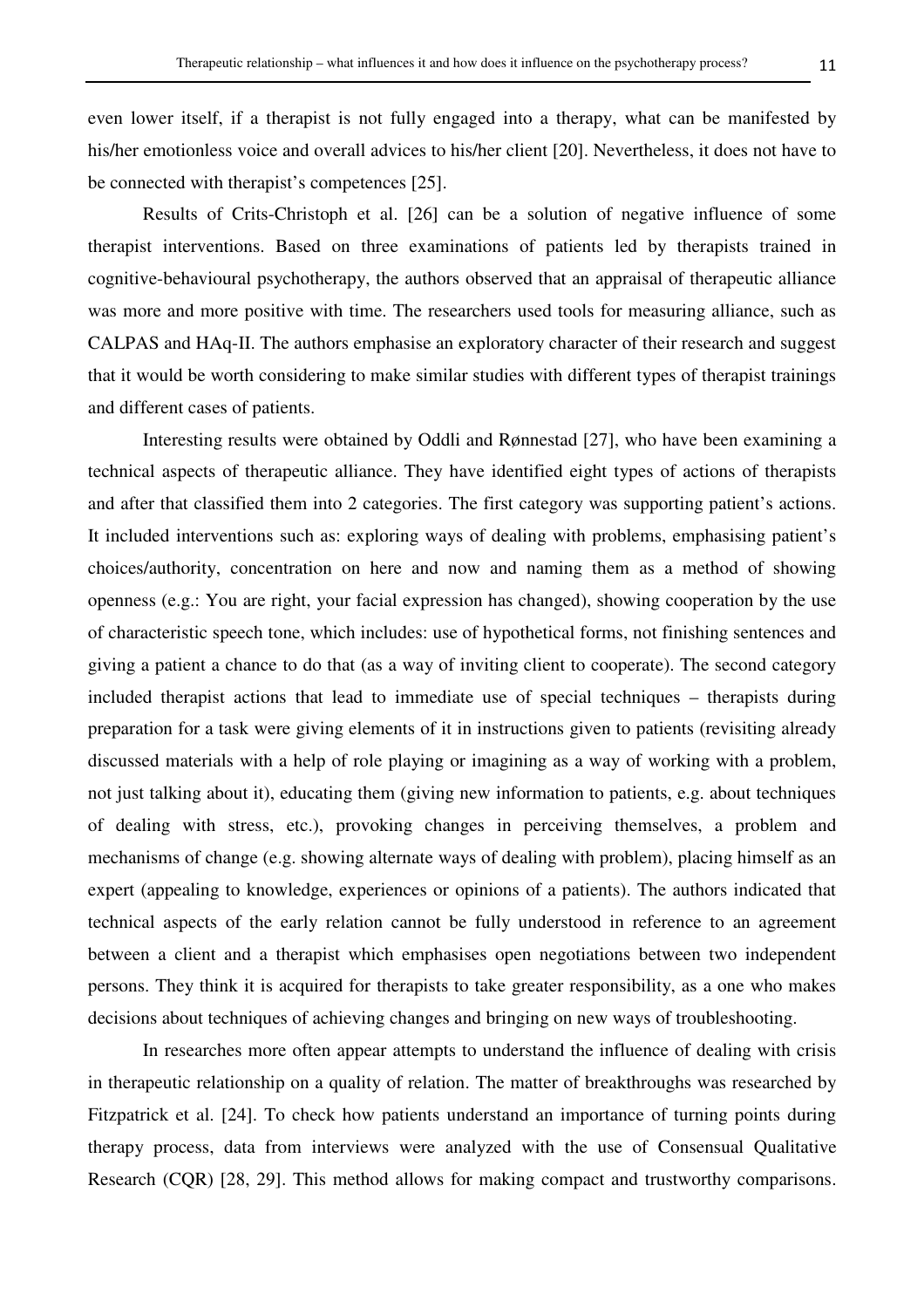On the basis of this analysis the researchers were able to specify 5 categories that described critical points in therapy process, which should be understood as those events that patients perceived as such thanks to therapist interventions, not by interventions themselves.

 First of the specified categories was a description of a critical point. This consisted in pointing, by patients, which of a therapist interventions initiated breakthroughs in the therapy process. Those included actions such as: help in changing patients' ways of thinking, coaxing patients to engage in a therapy process, corresponding to patients' needs, providing tools needed to achieve therapy goals, as well as giving a significant information or positive feedback. The second category was assigning a meaning to critical points, third – patient contribution, e.g. his/her candidness during helping process, which was a basis for development of therapeutic relationship. Influence of events on the relationship by freeing, thanks to them, positive feelings such as trust for a therapist and overall result of critical points, which was increasing candidness and productiveness of a patient, as well as deliverance of his/her positive emotions and expectations were fourth and fifth category. The authors proved that moments important for patients in an early stage of therapy allow for revealing positive emotions and a will of exploration, which helps with developing bonds and setting goals of therapy. Those events can be foundations for exploration process, which will help a therapist in his/her task.

 Influence of many factors intruding a process of psychotherapy – from both a therapist and a patient – on developing an alliance was examined by Aspland et al. [30]. With Agnew Relationship Measure (ARM), used for measuring alliance level, and basing on researches by Bordin [after 30] they determined 24 moments in the therapy, in which disruptions can occur. Lack of security, antipathy for emotional explorations, questioning goals and values of therapy and different expectations toward therapists were recognized as the most important disruptions from the patient side. The disruptions from the therapist side were: overrating of his/her capabilities in regard to developing alliance and not considering previous experiences of a patient. Disruptions which engage both sides, in authors opinion, are communication problems and breaking off emotional agreement.

 As a cure for problems mentioned above Aspland et al. [23] propose affirming positive character of alliance, positive ways of solving communication crises, and engaging a patient into therapy planning process, however, they do not explain how those actions could be fulfilled. The authors coax a therapist to consider his/her contribution in difficulties in a relation. The results of those researches complete results of previous researches in an interesting way, pointing out a matter of overrating own possibilities by a therapist and not considering patient's exceptional experiences, which was previously not included. It is an interesting matter because both sense of insufficient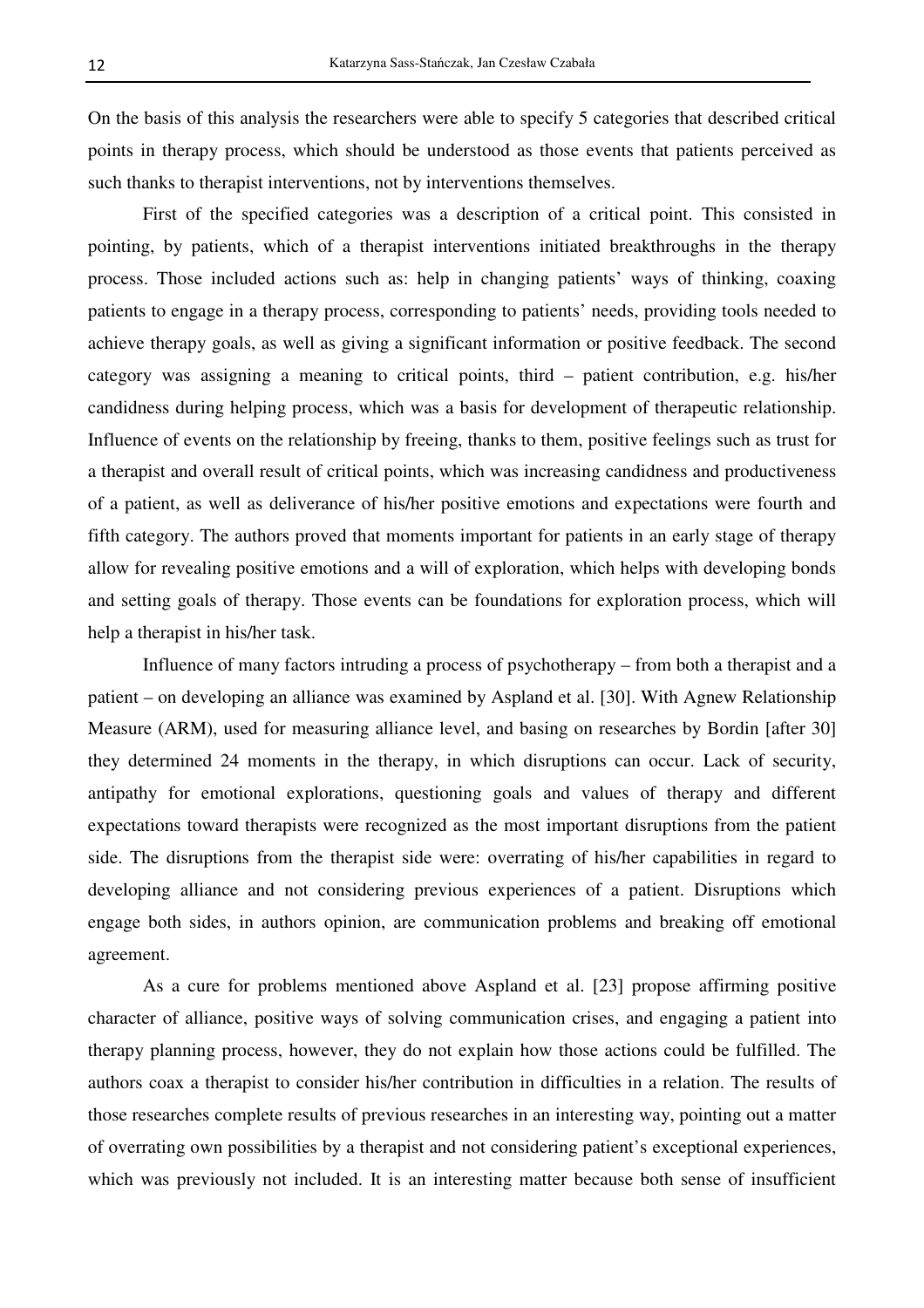expertise and overrating them by therapist can have a negative influence on a process of creating therapeutic relationship. It is recommended to attend awareness of self abilities and constant reflection on them and on patient as a person.

## D. Therapist properties

 Therapist with avoiding attachment style less often estimate relation as authentic [5], those with anxiety attachment style had a worse opinion about their patients' progress and because of that they had a lower appraisal of established therapeutic alliance. What is interesting, empathy also had a negative correlation with opinion about patient's proceed, however, the authors did not find an explanation for this result.

Interesting results were obtained in researches on compassion. Vivino et al. [22] define that construct as a relation of a therapist and a suffering patient and aspiration to change this by actions. This relation is to be easily observable aspect of alliance because it is a measure of intimacy and commitment between a patient and a therapist. Sympathy helps a patient to feel understood and free himself from symptoms. A therapist cannot learn it, it can only be awaken inside of him/her. The authors in their work present a number of ways, owing to which therapists can draw out sympathy for patient. One of them is an attempt of understanding by therapist what exactly has happened to a patient, that made him/her undertaking such decisions. Sympathy is not a constant attribute of a therapist, but it depends of a context of a therapeutic situation. Revealing of sympathy depends on a number of factors: great suffering of a patient, possibility of understanding a patient by a therapist, coming to like him/her, identification with him/her and commitment to a therapy. Moreover, a factor that impacts revealing sympathy is a compromise of good therapeutic relationship – therapists who appraise a relation as good usually feel sympathy for client easier.

# **What are the dependencies between variables of the therapeutic relationship and variables of the psychotherapy process?**

 Some data show that there is a connection between the effects and completion of the psychotherapy, and a type of therapeutic relationship. In a study of Botell et al. [31], the authors point to the link between the strength of the alliance, measured by using a shortened version of the Working Alliance Inventory (WAI-S), and a reduction in syndromes expressed by the patient both during and at the end of the therapy. Statistically significant correlations between the alliance and the level of symptoms for each session, for which the data were collected – third, fourth and every fourth session up to 32, were found in that study. Data obtained after 32 therapeutic session could not be interpreted by researchers due to low number of respondents in the test group. The number of respondents decreased with each session, which was interpreted by researchers as a premature ending of the therapy by increasing number of its participants. From 3 to 24 sessions they found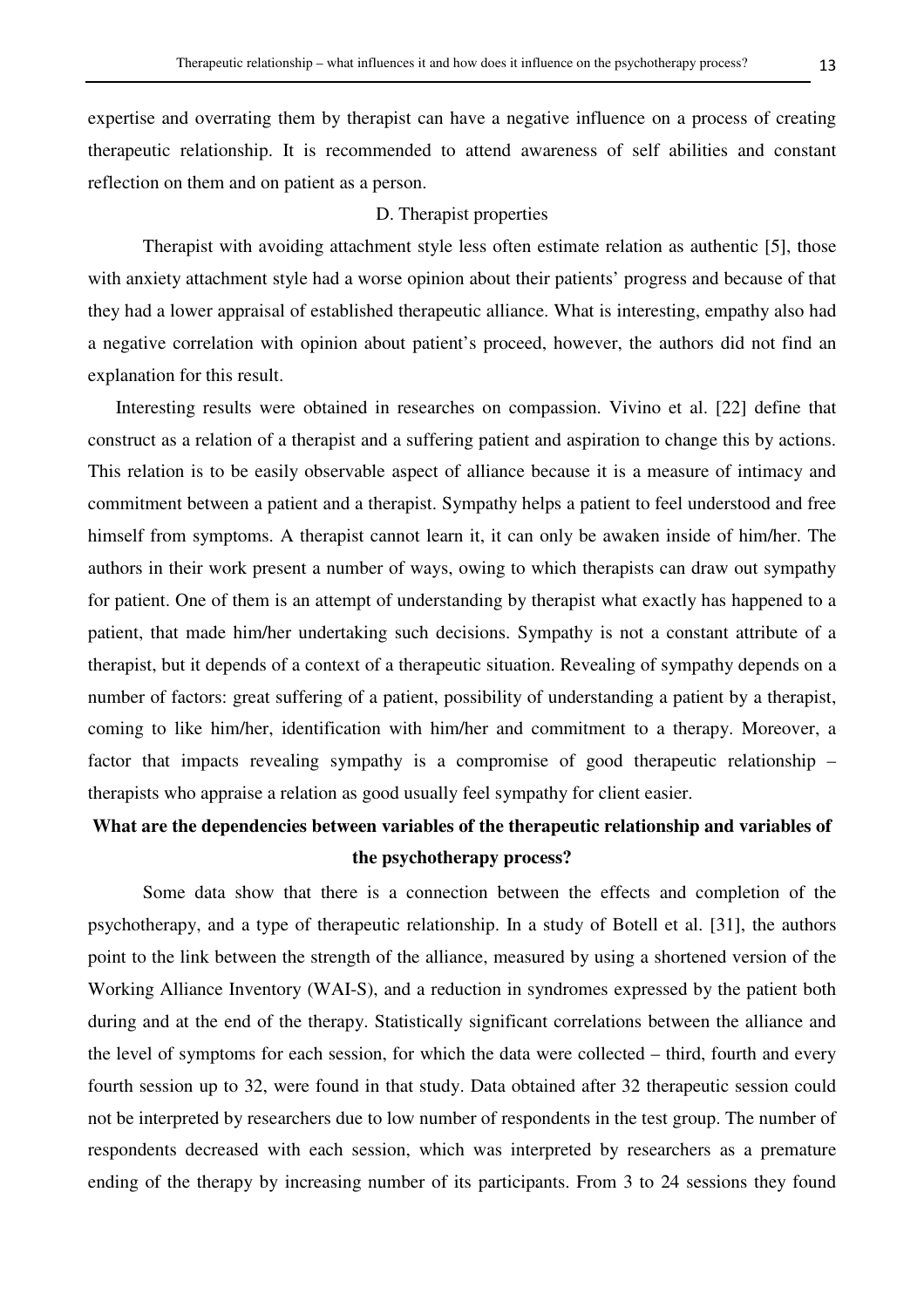negative correlations, increasing in subsequent measurements, between patients' symptoms and the strength of the therapeutic alliance, ranging between  $r = -0.302$  ( $p < 0.001$ ,  $N = 168$ ) for the session 4 and r =  $-0.444$  (p < 0.01, N = 42) for session 20. For the last two sessions, the results of which have been the subject of analysis, has been found the average negative correlations – for session 28  $r = -0.610$  ( $p < 0.01$ ,  $N = 20$ ) and  $r = -0.615$  ( $p < 0.01$ ,  $N = 19$ ) for session 32. The strongest, but not being further interpreted due to the group of only 14 people in, was the correlation obtained for the session 36 ( $r = -0.822$ ,  $p < 0.001$ ). The data presented above may indicate that patients with lower levels of correlation between the alliance and reducing the severity of symptoms ended the therapy earlier. Lingiardi et al. [15] in their work, pay attention to the relationship between the two aspects of the alliance from the perspective of the therapist and continuing, or falling out of the therapy by the patients. On the basis of the analysis of variance, the authors showed that at the beginning of the therapy (session 5) therapists demonstrate a greater commitment to and understanding of the patient (F(1.45) = 6.92,  $p < 0.05$ ) and readiness for consensus in deciding about activities taken during the therapy (F  $(1.45) = 6.88$ , p < 0.05) in relation to patients who continued the therapy in the future, than those who opted out of it. Work by Barber et al. [32] shows that the results of the therapy can be predicted on the basis of the measurement of the strength of the alliance. In their research, they proved that the measurement of the alliance made during 2 therapeutic sessions shows no possibility to predict the results of the therapy. Only the measurement of about 5 therapeutic sessions gives such a possibility. Both of the previously mentioned studies meet the "5<sup>th</sup> session" postulate. Studies of Zuroff and Blatt [after 13] confirmed that for patients with a stronger alliance, compared to others, a faster decrease in depressive symptoms is observed. Researches by Staasi et al. [after 13] showed moderating influence of the therapeutic alliance on the relation a result of a therapy and other than the secure attachment style, making that the effect of this attachment style became irrelevant for patients diagnosed with depression. Barber et al. [32] write about the results obtained in a therapy depending on the strength of therapeutic alliance. On the basis of the results of research on linear correlation and, therefore, of line integrals between a compliance with the principles of the therapy, the therapist's competence, and a quality of the alliance, the authors have found that the best results in the treatment were achieved by patients in a therapeutic relationship of moderate strength of the alliance and the compliance with the principles of therapy at a similar level. They pointed out the need to take into account the complexity of the moderate therapeutic effect of the alliance.

#### **Recapitulation**

 It is possible to summarise this results with a statement that Kazdin's [33] conclusions are a bit off the mark. In his opinion people still do not know why psychotherapy leads to changes and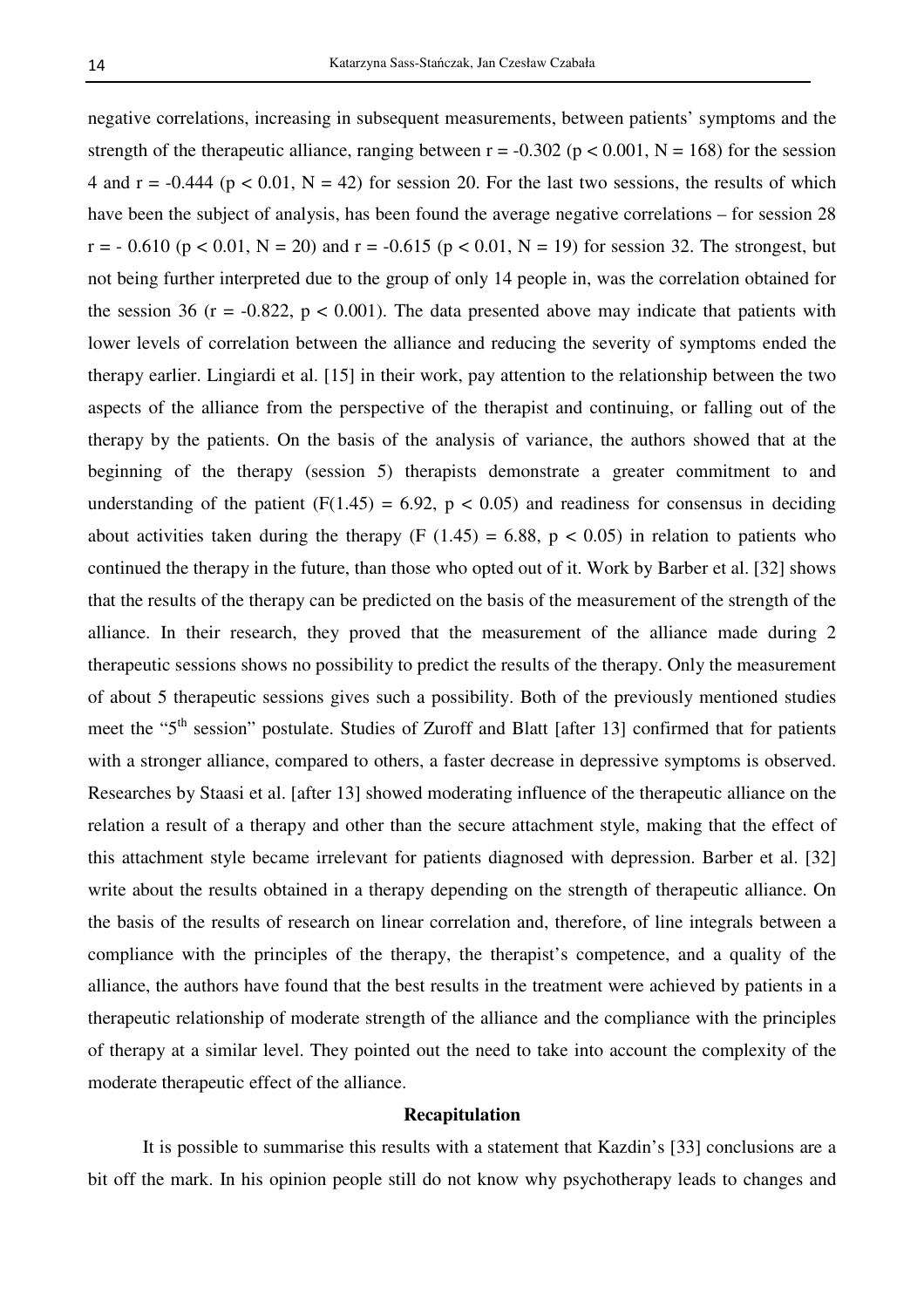that there are only few information about that in the researches. Previous researches show only basics for thinking that good therapeutic relationship has positive influence on the psychotherapy process and outcome. Nowadays there are more accurate methods to measure therapeutic relationship. It means that there is a possibility to describe this, almost indefinable, therapeutic relationship with solid, measurable variables. This days it can be said that therapeutic relationship is a bond – increasingly perceived not only as mutual, emotional involvement but also mutual intellectual effort. Results of the empirical researches show, that nowadays it is more possible than ever before to delineate which features and behaviour of patients and a therapist correlate with quality of therapeutic relationship.

 Till now there are only few variables used to describe therapeutic relationship. There can be fund such variables as relation depth or bond between a patient and a therapist, which are hard to define. There are also such variables as collaboration, partnership or agreement – easier to measure by such points as setting goals and tasks together, by which this goals are going to be reached. What is more, not only configuration of transference, but also realism and authenticity of relationship are variables used to its description. It is accepted that an important variable connected with a therapist is type of undertaken interventions [10, 24, 26], and with patient – way of preceiving the therapist [Bedi; after 13]. Commitment and input are important for both sides of the relationship [6–8, 10–2, 15, 20, 22, 24, 30].

 On the side of the patient an important positive factor in the therapeutic relationship is not only a commitment to a therapy [20] or openness to the process [24], but also the perception of their own participation in the creation of the alliance [Bedi; Zwick and Attkinsson; Acosta et al.; Reis and Brown: after 13]. Age has became an important demographic variable for development of therapeutic relationship. Older people establish a stronger alliance than the younger, but they also account for other aspects [18, Di Giuseppe; after 23]. The older the person, the more attention he/she gives to the goals and methods used in a therapy, and less to the bond with a therapist. Clinical factors [13–17] and global functioning of patients [18, 20] are also important for the relation, although the data obtained in this area are contradictory. In addition to all these features huge importance has attachment style [5, 21] of a person which is participating in a therapy – people with secure attachment style easier set up a therapeutic alliance. Similar results can be obtained by people with a great need for affiliation [19].

 Patients perceived as cold, keeping distance, vengeful, detached in treatment and avoiding accepting responsibility for their own actions impede therapists by these characteristics and behaviours to establish a strong therapeutic alliance [20, 22]. While people who do not express their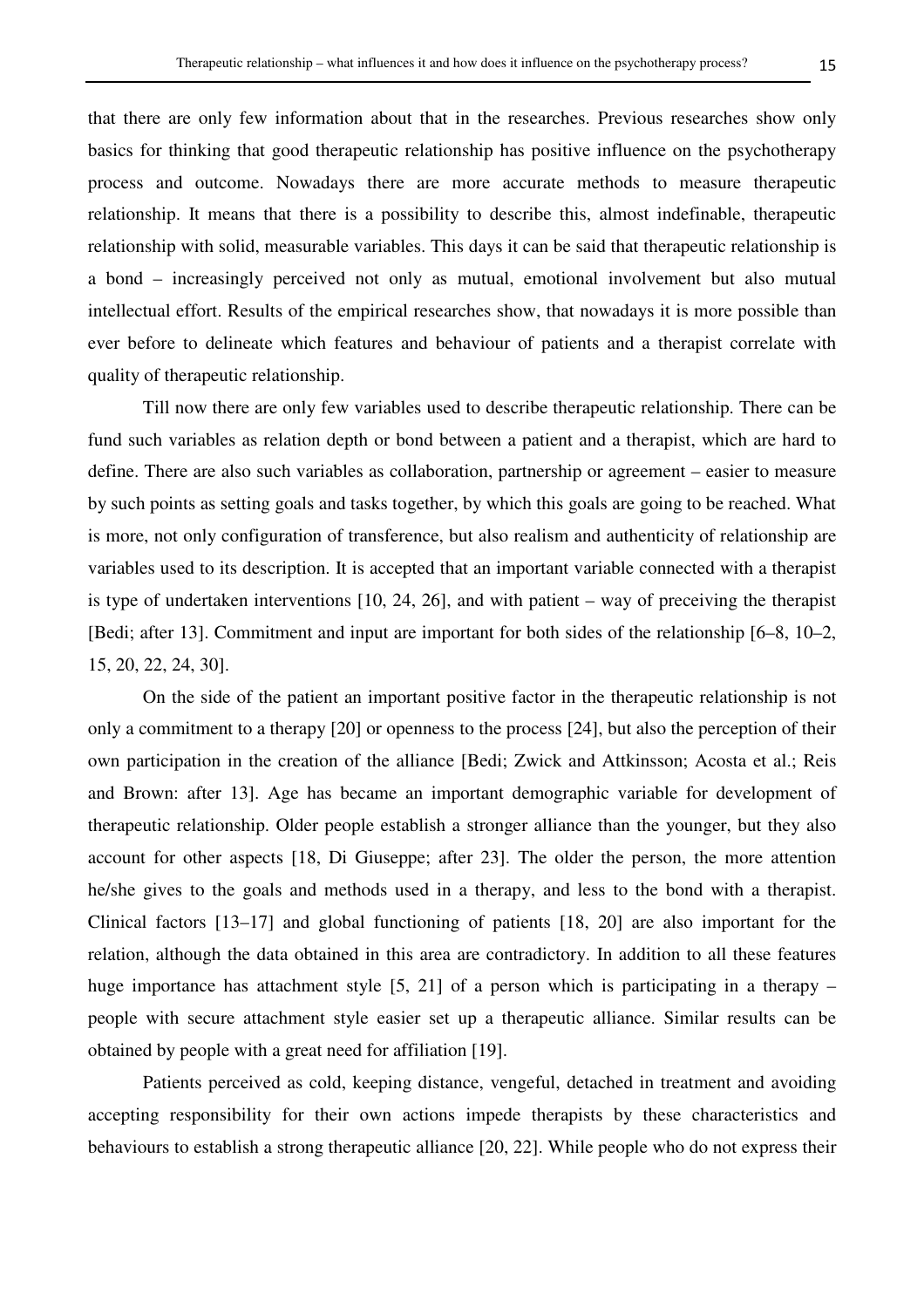needs and expectations related to a treatment, unfriendly and tough have difficulties in making a satisfactory relationship with the therapist [13, 19].

 The most important disturbance resulting from the patient side are: insecurity, unwillingness to the exploration of emotional experience, questioning the values and goals of therapy as well as different expectations from a therapist [30].

To make it easier to forge a strong therapeutic relationship therapist intervention include activities such as communicating understanding, showing compassion, sensitivity and participating in patients' experience, mindfulness, openness and lack of judging, supporting the patient and helping him/her to create new thoughts and actions [13, Ackerman and Hilsenroth: after 14, 22, 27]. These actions of the therapist, which initiate the breakthroughs in therapy, which are critical moments for patients, are also important [24]. These types of interventions are carried out by therapists who encourage patients to engage in the therapeutic process, respond to their needs, help in changing ways of thinking and provide them with tools to help them achieving their goals. Those therapists who share with their patients positive reflections about them or personal information take interventions conducive to establish the alliance [24]. An important feature of the therapists is their attachment style [5] – as in the case of patients − secure style helps to better estimate established relationship.

 Interventions obstructing establishing strong therapeutic alliance include actions which suggest lack of knowledge or experience of the therapist, show his/her nervousness and lack of commitment [20, 24]. Also overrating of his/her own capabilities and not taking into account past experiences of a patient is not conducive to building an alliance [30].

 One of the relationships between therapeutic relationship variables and psychotherapy process variables is link between strength of the alliance and reduction of symptoms and its moderating influence on the relationship between the result of therapy and patient's attachment style [Staasi et al. after 14, 31]. Strong alliance modifies the negative impact that, different from the secure, attachment styles have on the process of psychotherapy. Worth to remember is the fact that the most effectively functioning alliance is one that is at a moderate level.

 Of course, despite the undeniable progress in the research on the therapeutic relationship still it is an inexhaustible source of inspiration for a number of researchers. Year-on-year the number of publications on this aspect of psychotherapy increases, which bodes well for increasing the level of knowledge about it.

#### **References**

<sup>1.</sup> Lambert MJ. Introduction to psychotherapy research. In: Beutler LE, Cargo M, ed. Psychotherapy research. An international review of programmatic studies. Washington: American Psychological Association; 1991, p. 1–11.

<sup>2.</sup> Norcross JC, Lambert MJ. Evidence-based therapy relationship. In: Norcross JC, ed. Psychotherapy relationships that work. NY: Oxford Univ. Press; 2011, p. 3–21.

<sup>3.</sup> Gelso CJ, Hayes JA. Relacja psychoterapeutyczna. Gdansk: GWP; 2004, p. 20–25.